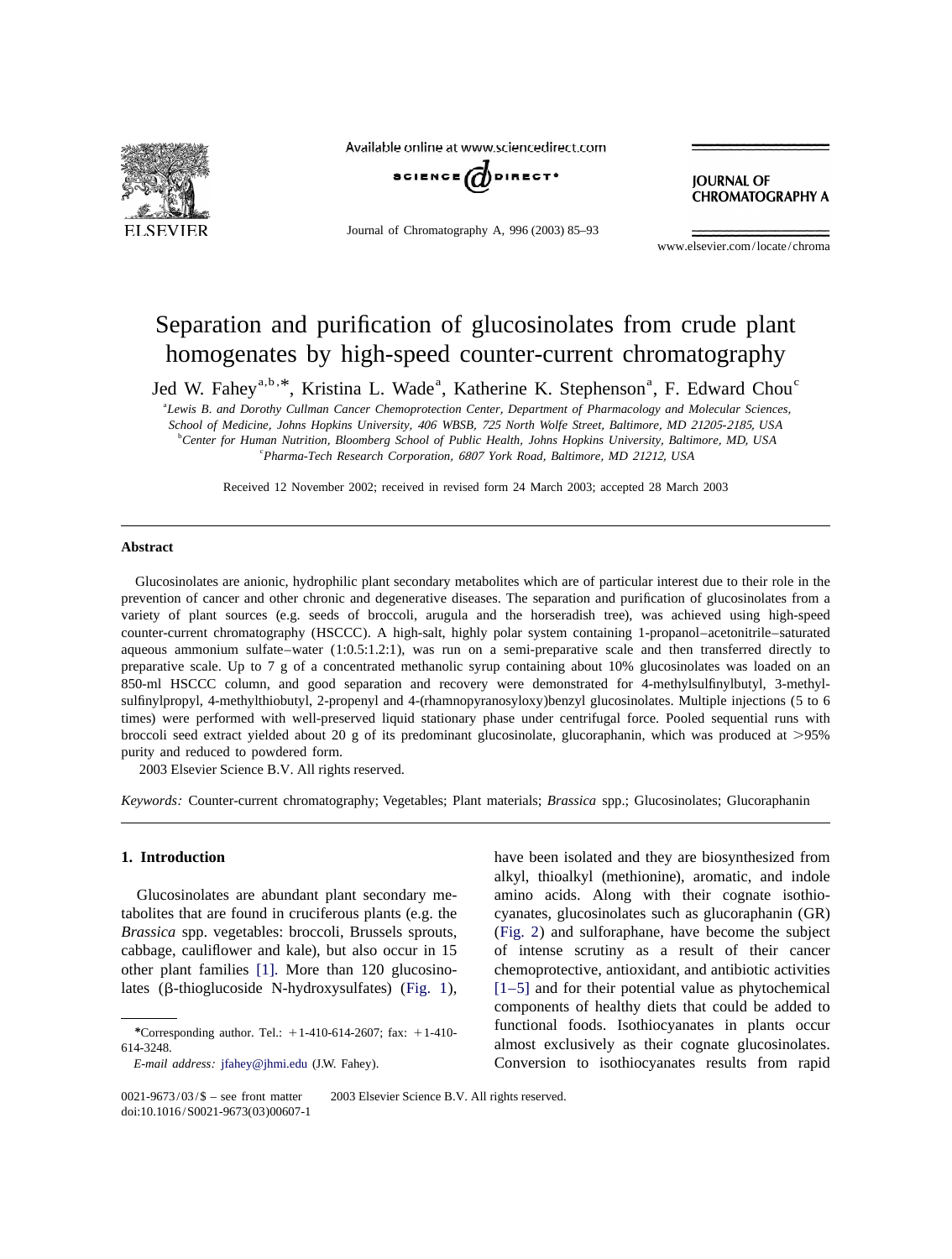<span id="page-1-0"></span>

Fig. 1. Glucosinolates (b-thioglucoside N-hydroxysulfates), and the myrosinase-catalyzed production of an unstable intermediate, which rearranges to form isothiocyanates (and can form other degradation products such as nitriles, thiocyanates, epithionitriles, and oxazolidonethiones depending upon reaction conditions).

(E.C. 3.2.3.1) (Fig. 1), that coexists within the plant ration of many of the more common glucosinolates cells and is released upon tissue damage when food (e.g. those found in the *Brassica* vegetables), how-



of naturally occurring side chains, that were resolved by HSCCC (50% to 90% of total volume), with a resolution of in this study. about 1000 theoretical plates, (c) it eliminates the

enzymic hydrolysis by a thioglucosidase, myrosinase is prepared or chewed [\[6\].](#page-7-0) Purification and sepa ever, is exceedingly difficult. Glucosinolates are water-soluble compounds and their physicochemical properties are dominated by the ionized sulfate and hydrophilic carbohydrate moieties. Separations between them are difficult because of minor differences in the R groups. For the isolation and separation of glucosinolates, most previous work has utilized flash chromatographic and/or preparative HPLC techniques so that substantial (gram) quantities of only a few glucosinolates have so far been available [\[7,8\].](#page-7-0) We have attempted to use these techniques to scaleup production of large quantities of certain of these compounds, but have had minimal success. We therefore evaluated a method (high-speed countercurrent chromatography; HSCCC), for rapid chromatographic purification employing highly efficient fractionation by a hybrid technique of liquid–liquid counter-current distribution and liquid chromatography, in conjunction with the use of centrifugal force. The centrifugal force field generated from both rotational and synchronous planetary motion of coiled columns containing two immiscible liquid phases provides vigorous mixing between stationary and mobile phases, as well as retention of a very large fraction of the stationary phase [\[9\].](#page-7-0) HSCCC has several distinctive properties: (a) it depends for its efficiency solely upon the partition coefficient of the solute between the stationary and mobile phases, (b) it accomplishes excellent separation by taking Fig. 2. The five glucosinolates, representing some of the diversity advantage of the high volume of stationary phase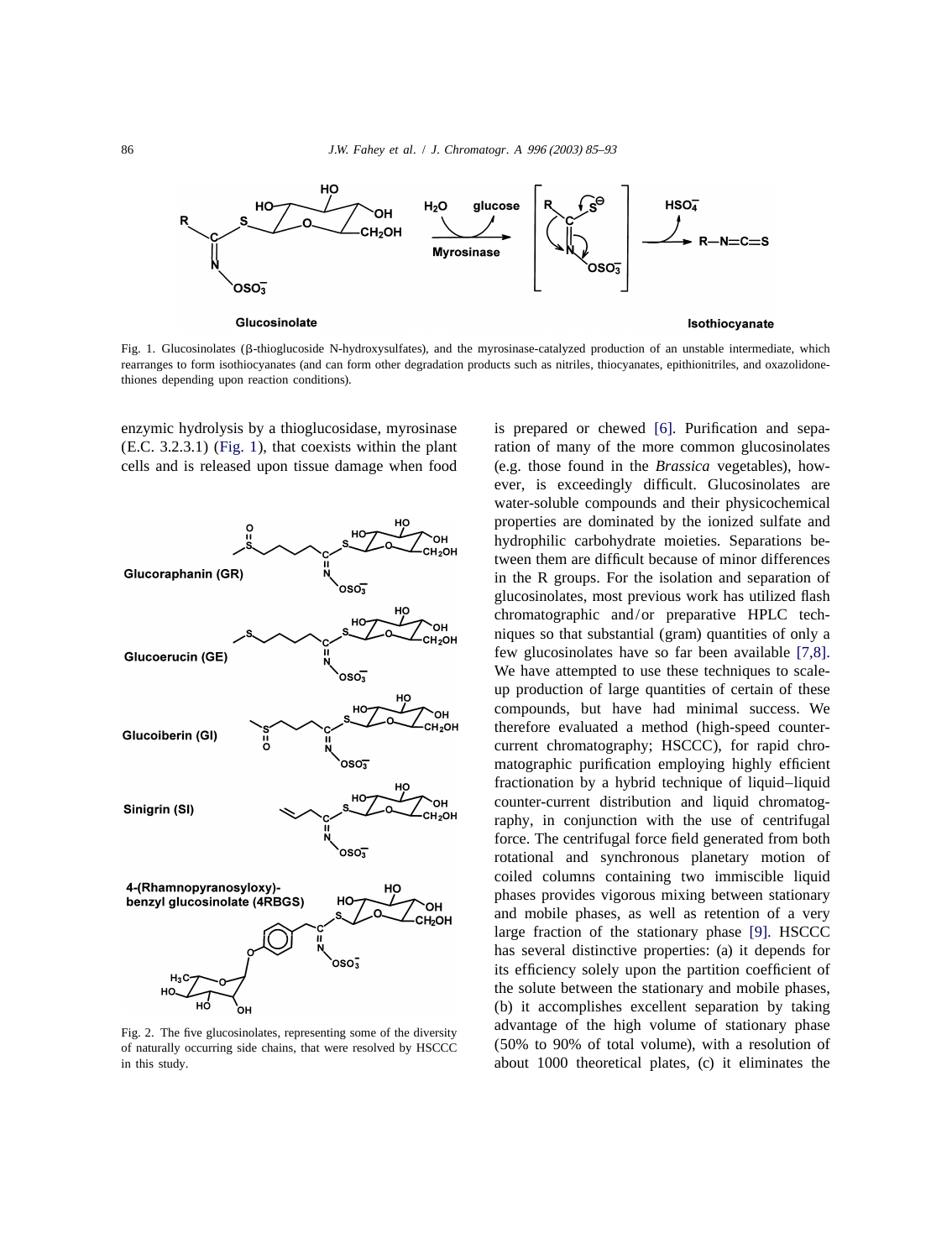irreversible adsorptive loss of samples onto the solid Palada (University of the Virgin Islands, Kingshill, support matrices used in conventional column chro-<br>St. Croix, US Virgin Islands). matography and HPLC, (d) it uses remarkably small amounts of expensive solvents, (e) it permits quan- 2 .2. *Apparatus* titative recovery of applied sample regardless of the resolution of components (i.e. a failed separation can 2 .2.1. *HSCCC* be easily and rapidly re-run on an appropriately A Model CCC-1000 HSCCC (Pharma-Tech Remodified solvent system without loss of precious search, Baltimore, MD, USA) was used for developstarting material), and (f) it can thus be scaled-up ment of separation protocols on both semi-preparafrom analytical- to preparative-scale separation in a tive columns (325 ml, wound with 1.6 mm I.D. completely straightforward manner. PTFE tubing) and preparative columns (850 ml,

separate a large variety of natural products [\[9–14\].](#page-7-0) piston-style, medium-pressure pump (Scientific Sys-We have utilized this technique to separate five tems, State College, PA, USA), was used to achieve glucosinolates containing both very similar side a flow-rate of 1 ml/min (semi-preparative) or chains, [e.g. 4-methylsulfinylbutyl glucosinolate 5 ml/min (preparative) and the centrifugal speed for (glucoraphanin; GR) and 3-methylsulfinylpropyl both was 1000 rev./min. Peak elution was monitored glucosinolate (glucoiberin; GI)] and dissimilar side at 235 nm using a Model SPD-6A variable-wavechains [e.g. 4-methylthiobutyl glucosinolate length detector (Shimadzu, Columbia, MD, USA). (glucoerucin; GE), 2-propenyl glucosinolate (allyl glucosinolate; sinigrin; SI) and 4-(rham- 2.2.2. *HPLC* nopyranosyloxy) benzyl glucosinolate (4RBGS), and The HPLC system used employed a 3  $\mu$ m, 100 $\times$ to purify four of these compounds from concentrated 4.6 mm polyhydroxyethylaspartamide column (Polycrude plant extracts. As a demonstration of the LC, Columbia, MD, USA) connected to a Model 616 scalability of this technique, we also produced 20 g pump, with a Model  $717<sup>plus</sup>$  autosampler and a of glucoraphanin and 5 g of glucoiberin from Model 996 photodiode array detector (Waters, Milcontinuous multiple preparative runs made using an ford, MA, USA). Detection was at  $235 \text{ nm}$  and data aqueous extract of broccoli seed as the sample were processed using Millennium<sup>32</sup> software (ver. source. The two glucosinolates were separated com- 3.0; Waters). pletely, even though their side chains differed by the presence of only one internal methylene group. 2 .3. *Preparation of crude plant extracts*

Louis, MO, USA). All reagents used for HPLC were stainless steel screen and the resultant cooled superchromatographic grade and were filtered and de- natant was then agitated for 2 h in the presence of gassed prior to use. HSCCC reagents were reagent  $10 g/l$  activated charcoal. It was then filtered through grade or higher. Myrosinase was purified from Whatman No. 4 filter paper with added Celite (W.R. daikon seedlings as described by Shikita et al. [\[15\].](#page-8-0) Grace, Columbia, MD, USA), concentrated, and Broccoli (*Brassica oleracea* var. *italica*) seeds were spray-dried with the addition of 1% SiO<sub>2</sub> (Syloid obtained from Caudill Seed (Louisville, KY, USA), Silica grade 63FP, W.R. Grace) and 10% maltodexobtained from Caudill Seed (Louisville, KY, USA), arugula (*Eruca sativa*) seeds from Johnny's Selected trin (A.E. Staley, Decataur, IL, USA) as drying and Seeds (Albion, ME, USA), and horseradish tree anti-caking agents. Each gram of resulting powder, (*Moringa oleifera*) seeds were from Dr. Manuel containing ca. 76 mg GR, was then extracted with

HSCCC has recently been used to effectively wound with 2.6 mm I.D. PTFE tubing). A Series 2,

A crude broccoli seed extract was used as the **2. Experimental** source of GR and GI for both semi-preparative and preparative scale separations. In brief, broccoli seeds 2 .1. *Reagents and materials* were boiled and stirred for 2 h in a 6.3-fold (w/v) excess of water. After cooling to  $60^{\circ}$ C, seeds and Sinigrin was purchased from Sigma–Aldrich (St. supernatant were separated by filtration through a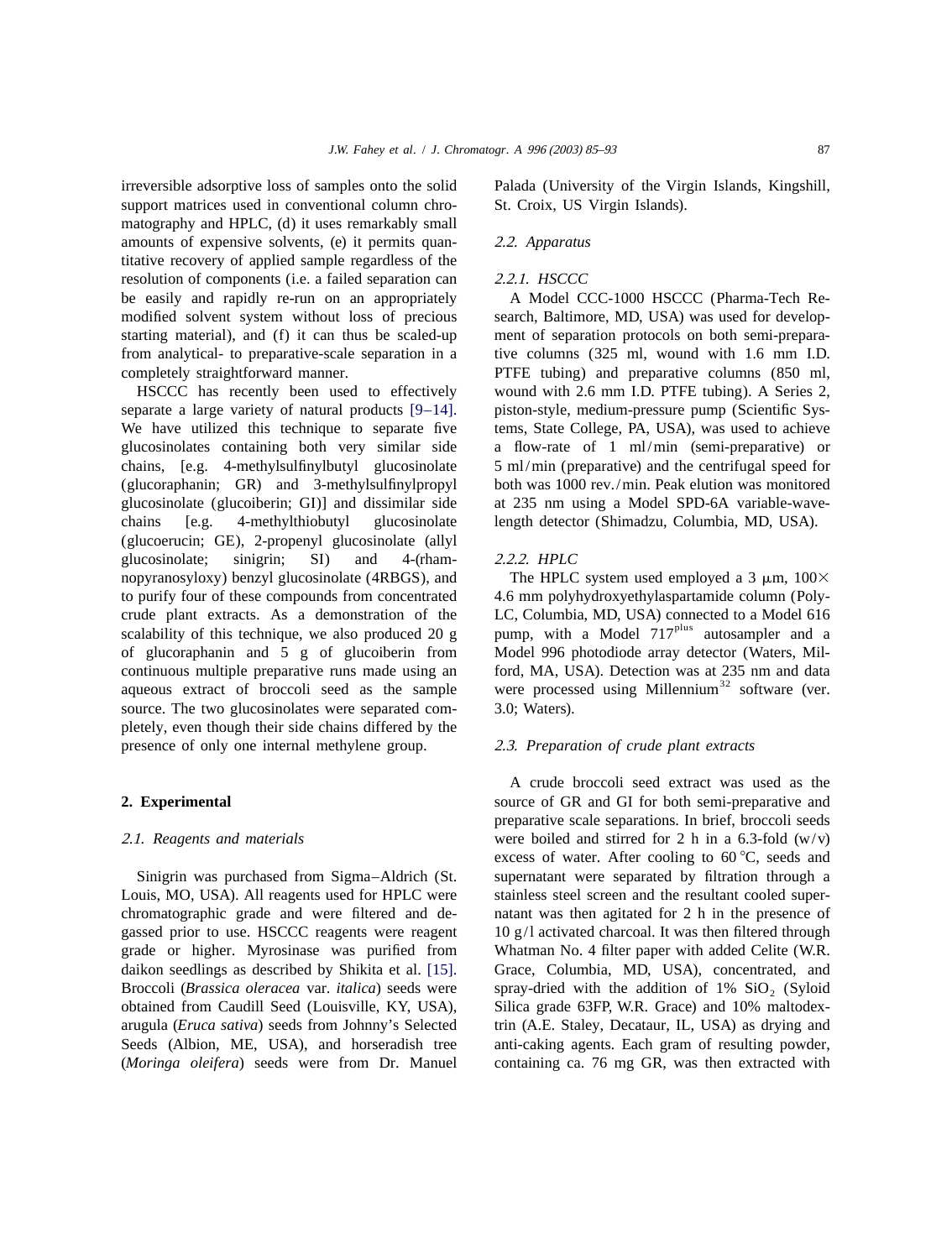was concentrated to a syrupy consistency by rotary propanol–acetonitrile–saturated aqueous ammonium evaporation under vacuum, and frozen at  $-20^{\circ}\text{C}$  sulfate–water) at the ratio of 1:0.5:1.2:1. The organic until used for HSCCC. Aqueous extracts were pre- phase was the mobile phase and the aqueous phase pared from seeds of arugula and the horseradish tree was the stationary phase. The saturated ammonium in a similar fashion to those described above, but sulfate was prepared at  $78\text{ °C}$  and then promptly they were subject to initial purification by flash equilibrated with the other solvents in a separatory chromatography on acidic alumina, followed by flash funnel at room temperature prior to use in the chromatography on a  $C_{18}$  reversed-phase column HSCCC. [\[7,8,16,17\].](#page-7-0) Briefly, the seeds or dry leaf powder of these plants were homogenized in a five-fold  $(w/v)$ excess of boiling 80% methanol. These extracts were 2.5. *Identification of fractionated compounds* concentrated under vacuum, and for initial clean-up, 200–250 ml of concentrated extract were applied to Analytical detection of glucosinolates was by a 30 $\times$ 5.0 cm acidic alumina column (activity grade HPLC on a 3  $\mu$ m, 100 $\times$ 4.6 mm polyhydroxyethylas-I, Type WA-1: Acid; A-8753; Sigma–Aldrich), partamide column (PolyLC) run under isocratic washed exhaustively with water, eluted with 57 mM conditions at 2 ml/min using ammonium formate at  $K_2SO_4$  and monitored at 224 nm (Dual Path Monitor a final concentration of 30 mM, at pH 5.4, in UV-2, Pharmacia, Uppsala, Sweden). Glucosinolate- acetonitrile–water (85:15) [18], with the detector set rich fractions were concentrated, applied to a  $40\times4$  at 235 nm. Retention times for the elution of GE, SI, cm column of 40  $\mu$ m C<sub>18</sub> (Bakerbond No. 7025-00; GR, 4RBGS, and GI under these conditions was J.T. Baker, Phillipsburg, NJ, USA), and eluted about 2.5, 3.9, 12, 12.6 and 13 min, respectively, successively with 287 m*M* K<sub>2</sub>SO<sub>4</sub>, water, and with a response factor of 170,000  $\mu$ V·s·nmol<sup>-1</sup>, methanol. When dilution was performed in this based on a crystalline sinigrin standard (Sigma– manner with a crude extract from arugula seeds, for Aldrich). Confirmation of identity was made by example, GR was eluted first, GE second, and indole comparison with standards whose identity was verglucosinolates (primarily glucobrassicin and 4-hy- ified by HPLC and spectrophotometry [\[18,19\],](#page-8-0) and droxyglucobrassicin) last. Final yield from 3 kg of by mass spectrometry [\[19\].](#page-8-0) The  $m/z$  for the molecuseeds was 7.3 g of GE and 1.0 g of GR. This lar ions of GR, GI, GE, and 4RBGS was determined approach also yielded 4RBGS from seeds of *Mor*- by electrospray mass spectrometry on a Model API *inga oleifera*. The plant extracts applied to HSCCC 150EX mass spectrometer (Applied Biosystems, for recovery of GE and 4RBGS were thus highly Foster City, CA, USA) to be 436, 422, 420, and 570 enriched, containing about 15% GE (arugula prepara- amu, respectively, in accordance with expectations tion) and 84% 4RBGS (horseradish tree seed prepa- [\[19\].](#page-8-0) Glucosinolate purity was estimated based upon ration). Each of these powders contained significant quantitative HPLC, and cyclocondensation of their quantities of  $K_2SO_4$  and other unidentified con-<br>taminants. The crude horseradish tree leaf prepara-<br>molar equivalents of glucose and of their cognate tion was obtained by re-hydrating 500 mg of dry, isothiocyanates (see [Fig. 1](#page-1-0)) when treated with powdered horseradish tree leaves (collected in April, purified myrosinase at neutral pH [\[1,15\]](#page-7-0)). Purified 2001 in Kingshill, St. Croix, US Virgin Islands), myrosinase and ascorbic acid (0.0003 U/ml and 0.5 homogenizing them in 10 ml of mixed stationary and  $\mu$ mol/ml, respectively), were added to aqueous mobile phase prepared as described in the following solutions of purified glucosinolate. The hydrolyzates section, and filtering them prior to introduction into were then split into two aliquots for separate analysis the HSCCC coils. of isothiocyanate and glucose yield: isothiocyanate

10 ml of boiling methanol and the methanolic extract was made by mixing four different solvents (1-

acetonitrile–water  $(85:15)$  [\[18\],](#page-8-0) with the detector set based on a crystalline sinigrin standard (Sigma– molar equivalents of glucose and of their cognate yield was determined by treatment with 1,2-ben-2 .4. *HSCCC separation* zenedithiol [\[20\]](#page-8-0) as described by Zhang et al. [\[21\].](#page-8-0) Release of equimolar levels of glucose was verified The biphasic solvent system ultimately utilized with an Infinity Glucose Reagent test kit (Sigma–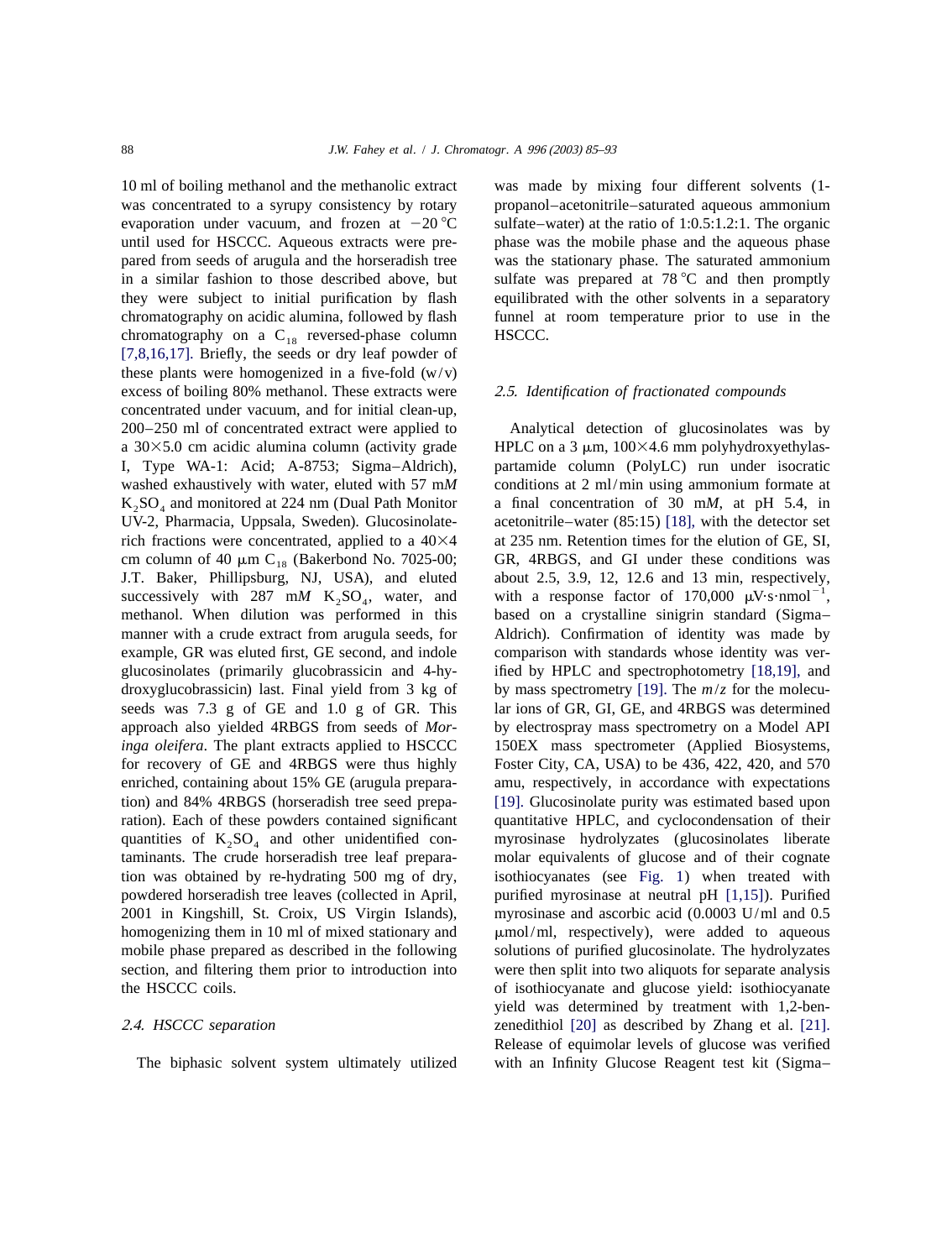Aldrich), according to the manufacturer's instruc- retention time of about 97 min, followed by return to tions (Procedure No. 18-UV). baseline at about 153 min, and elution of GI between

ly polar solvent system for this very hydrophilic could be performed in 1 day. Both the mean and class of phytochemicals. Many systems were evalu- median yield from 26 preparative runs was about 500 ated with the primary criterion that manipulation of mg. The stationary phase required renewal (changesolvent composition should achieve a partition co- out) every five or six runs. Both operating time, and efficient (*K*) for glucoraphanin (GR) of between 0.3 total organic solvent usage was only about one tenth and 0.7. Table 1 shows the systematic modification of that which would have been required if separation of the original method to optimize the system for had been performed by preparative HPLC. Over 20 g glucosinolates, in particular for the resolution of the of GR and 5 g of GI were thus produced, at an structurally similar GR and GI. The selected system aggregate purity of over 95%, in 26 runs as dewas derived from a high-salt, high-polarity solvent scribed above, requiring about 100 h of run time. system that has been used for highly water soluble These two compounds have historically been difficult compounds such as hydrophilic betalains, betanin to separate in isocratic HPLC systems [\[18,19\]](#page-8-0) due to and isobetanin from red beet juice [\[22\].](#page-8-0) Once their structural similarity (they differ by only one identified, the chosen solvent system (1-propanol– methylene group in the side chain). Thus the excelacetonitrile–saturated aqueous ammonium sulfate– lent separation between GR and GI was surprisingly water; 1:0.5:1.2:1), was run on a small scale and then efficient with this relatively simple HSCCC protocol. transferred directly, without any modifications, to [Fig. 3](#page-5-0) demonstrates the complete separation using preparative scale. HPLC analyses to verify the purity of successive

between about 0.5 and 1 g of glucoraphanin  $(6-7)$  g matogram A shows the crude preparation prior to total mass) were dissolved in 10 ml of a mixture of HSCCC fractionation while chromatograms B–F equilibrated mobile and stationary phases (6 ml represent consecutive 18-ml fractions. Note that stationary phase and 4 ml mobile phase) and loaded chromatogram D, representing the return almost to in a 20-ml injection loop. Forty-five to 50 fractions, baseline of the HSCCC separation, is the only each 18 ml, were collected after each injection, fraction containing both GR and GI. Chromatograms following a void volume of about 200 ml. B and C on the other hand, contain only GR, and Glucoraphanin eluted in one broad peak starting at a chromatograms E and F contain exclusively GI.

153 and 189 min ([Fig. 3](#page-5-0)). Retention times were remarkably consistent between chromatographic runs **3. Results and discussion** of the same plant extract and product yield was close to 100% ([Table 2](#page-5-0)). Separation was completed within Method development required selection of a high- about 3 h such that at least two chromatographic runs Crude, concentrated methanolic syrups, containing fractions from the HSCCC. In [Fig. 3,](#page-5-0) HPLC chro-

|  | Partition coefficients for GR and GI in various solvent systems |  |
|--|-----------------------------------------------------------------|--|
|--|-----------------------------------------------------------------|--|

| Solvent system                                                             | Ratio             | Partition coefficient <sup>a</sup> |      |
|----------------------------------------------------------------------------|-------------------|------------------------------------|------|
|                                                                            |                   | <b>GR</b>                          | GІ   |
| $EtOH-ACN-(NH4),SO4$ (satd. soln)-water                                    | 1:0.5:1:1         | 0.05                               | 0.20 |
| $EtOH-2-butanol-ACN-(NH4),SO4$ (satd. soln)-water                          | 0.5:0.5:0.5:1.2:1 | 0.50                               | 0.81 |
| $EtOH-1-propanol-ACN-(NH4), SO4 (satd. soln) - water$                      | 0.5:0.5:0.5:1.2:1 | 0.35                               | 0.58 |
| 2-Butanol-ACN- $(NH_4)$ , SO <sub>4</sub> (satd. soln)-water               | 1:0.5:1.2:1       | 2.99                               | 4.21 |
| 2-Propanol-ACN- $(NH_4)$ , SO <sub>4</sub> (satd. soln)-water              | 1:0.5:1.2:1       | 0.41                               | 0.68 |
| 1-Propanol-ACN- $(NH_4)$ , SO <sub>4</sub> (satd. soln)-water              | 0.75:0.5:1.2:1    | 0.99                               | 1.43 |
| 1-Propanol-ACN- $(NH_A)$ , SO <sub>4</sub> (satd. soln)-water <sup>b</sup> | 1:0.5:1.2:1       | 0.63                               | 1.03 |

a

<sup>a</sup> Expressed as: concentration  $_{\text{stationary}}$  / concentration  $_{\text{mobile}}$ .<br><sup>b</sup> Solvent system ultimately selected for use with glucosinolates.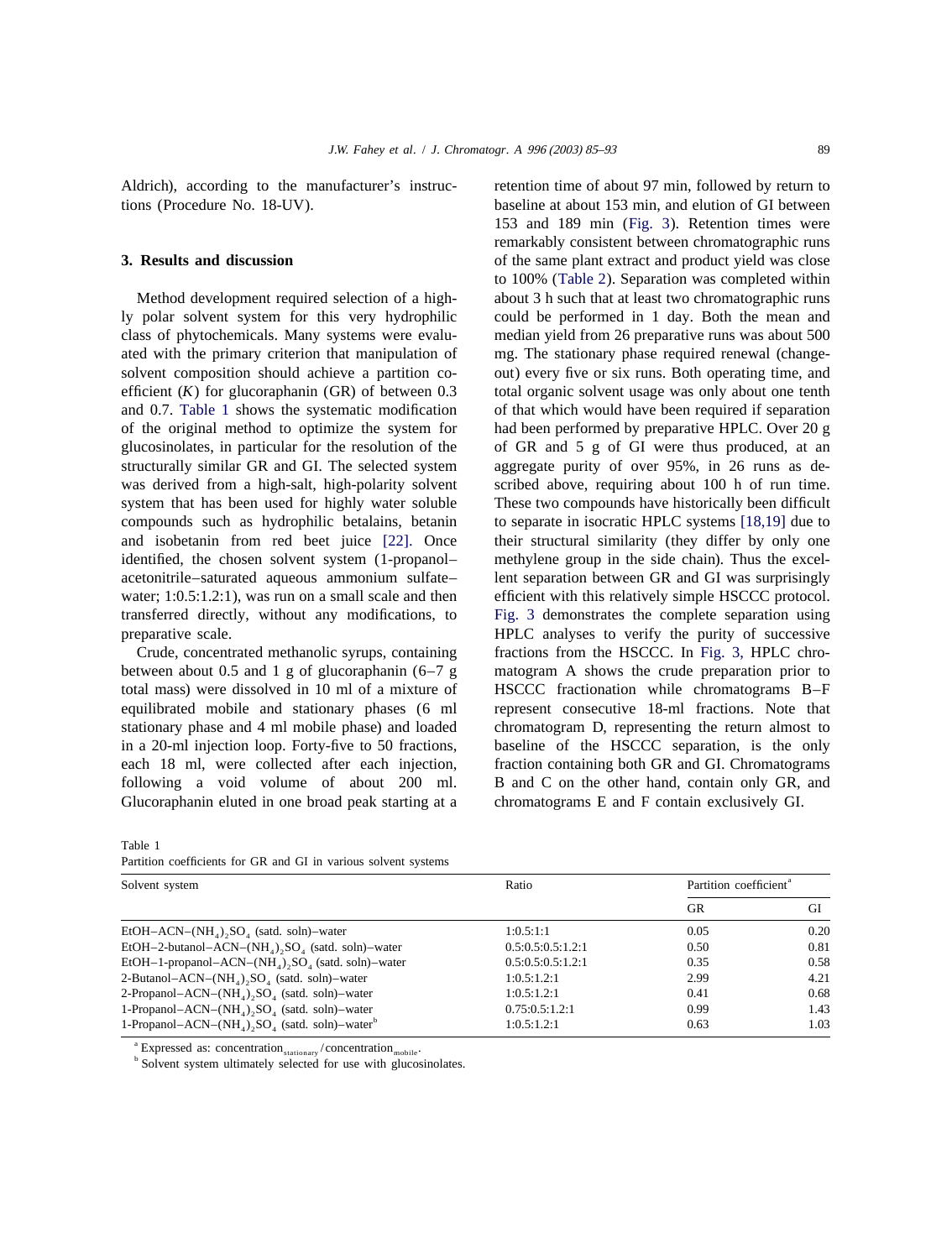<span id="page-5-0"></span>

Fig. 3. HSCCC: representative chromatograms for 2 glucosinolates, on a Model CCC-1000 HSCCC (Pharma-Tech) equipped with an 850-ml column wound with 2.6 mm I.D. PTFE tubing. The solvent system consisted of 1-propanol–acetonitrile–saturated aqueous ammonium sulfate–water (1:0.5:1.2:1), using the organic phase as the mobile phase and the aqueous phase as the stationary phase. A piston-style, medium-pressure pump was used to achieve a flow-rate of 5 ml/min in the tail to head orientation and the centrifugal speed was 1000 rev./min. Stationary phase retention averaged ~80%, but ranged from 72% to 94% and was influenced by the purity and viscosity of the applied sample. Eighteen-ml fractions were collected. Peak elution was monitored at 235 nm using a variable wavelength detector. HPLC: aliquots sampled from the HSCCC injection loop (labeled A) and from consecutive 18-ml HSCCC fractions (labeled B–F) were injected on a 3  $\mu$ m, 100×4.6 mm polyhydroxyethylaspartamide column run under isocratic conditions at 2 ml/min using 30 mM ammonium formate, pH 5.4, in acetonitrile–water (85:15) as the mobile phase [\[18\].](#page-8-0) Detection was performed with a photodiode array detector set at 235 nm. All runs were for 20 min, but no peaks eluted after 15 min, thus the chromatograms are truncated at 15 min for simplicity of presentation. Spectra: spectra from 200 to 400 nm were collected from the photodiode array detector. All peaks occurred at ,300 nm, at which point spectra are truncated in this figure. Repetitive separation of GR and GI by HSCCC. First and second injections are denoted by arrows.

| Table 2       | Recovery and purity of glucosinolates from HSCCC |
|---------------|--------------------------------------------------|
|               |                                                  |
| Glucosinolate | Crude preparation                                |

| Glucosinolate<br>(GS)                  | Crude preparation<br>applied (mg) | GS in crude<br>(mg) | GS recovered<br>(mg) | $%$ GS       |
|----------------------------------------|-----------------------------------|---------------------|----------------------|--------------|
|                                        |                                   |                     |                      | recovery     |
| GR <sup>a</sup>                        | 6394                              | 519.6               | 512.3                | 98           |
| $\operatorname{GI}^{\operatorname{a}}$ | 6394                              | 210.7               | 205.2                | 99           |
| <b>GE</b>                              | 52.4                              | $\approx$ 35        | 31.3                 | $\approx 90$ |
| SI                                     | 112.2                             | 112.2               | 99.2                 | 88           |
|                                        | 45.3                              | 45.3                | 43.4                 | 96           |
| 4RBGS                                  | 21.2                              | 17.0                | 15.8                 | 93           |
|                                        | 500.8                             | 8.94                | 7.83                 | 88           |

a Yield from a representative run; pooled run purity was >95% based upon direct HPLC analyses, UV-visible spectroscopy, and glucose and isothiocyanate analyses of a myrosinase-hydrolyzed purified glucosinolate.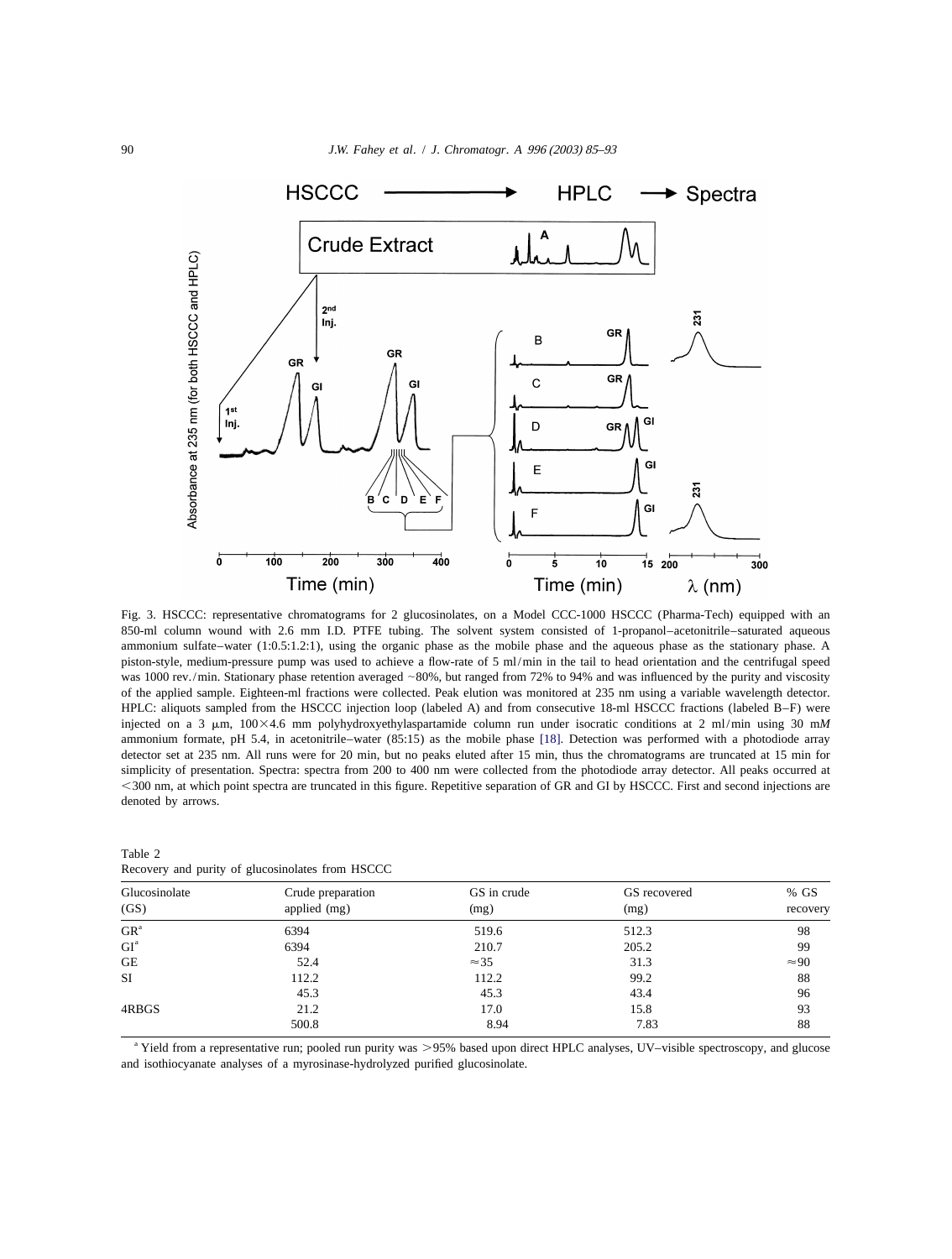<span id="page-6-0"></span>glucosinolates, GR and GI, attention was focused on Fig. 4A and B result from highly purified GE or other glucosinolates, at various stages of purity, to partially purified 4RBGS plant extracts, spiked with determine how broadly applicable this solvent sys- high-purity SI. Differences in stationary phase retem was. Additional glucosinolates that were sepa- tention and high salt concentrations in the GE and rated on a small scale using the same preparative 4RBGS powders used in Fig. 4A and B, respectively, rotor and solvent system, include sinigrin (SI), account for a very slight shift in retention time of SI. glucoerucin (GE), and 4-rhamnopyranosyloxybenzyl The amount of stationary phase displaced by mobile glucosinolate (4RBGS) (Fig. 4). Sinigrin is present phase (the void volume) differs between the two runs in mustard seed, wasabi, horseradish and other presented, because the samples applied were of crucifers and it is the only glucosinolate commercial- different consistencies and purities, and thus retenly available as a crystalline standard. 4RBGS is a tion times differed slightly. When one calculates the member of a very small group of glucosinolates that partition coefficient, *K*, for sinigrin in each run, one contain a second sugar moiety located in the side obtains virtually identical values (e.g. 0.37 and 0.36 chain (the glucose moiety common to all glucosino- for the runs depicted in Fig. 4A and B, respectively) lates is attached to the central carbon by a thiog-<br>lucoside linkage). In the case of 4RBGS, the second tention volume,  $V_w$  is the void volume, and  $V_{\text{rv}}$  is the sugar moiety is a rhamnose, which is esterified to a benzyl group, and these benzyl glucosinolate deriva-<br>Furthermore, HSCCC proved to be an ideal techtives are much more hydrophilic than the parent nique with which to separate glucosinolates (e.g.

With the successful separation of two very similar benzyl glucosinolate [\[1\].](#page-7-0) The separations shown in tention volume,  $V_W$  is the void volume, and  $V_{TV}$  is the total column volume).



Fig. 4. HSCCC, HPLC, and UV spectra were obtained as described in [Fig.](#page-5-0) [3](#page-5-0) and [Table 2.](#page-5-0) (A) Separation of GE (isolated from arugula seeds by flash chromatography), and crystalline SI. (B) Separation of 4RBGS (isolated from horseradish tree seeds by flash chromatography), and crystalline SI. (C) Separation of 4RBGS from horseradish tree leaf powder. The large unidentified peak was bright green and the 4RBGS peak was chromatographically free of other glucosinolates.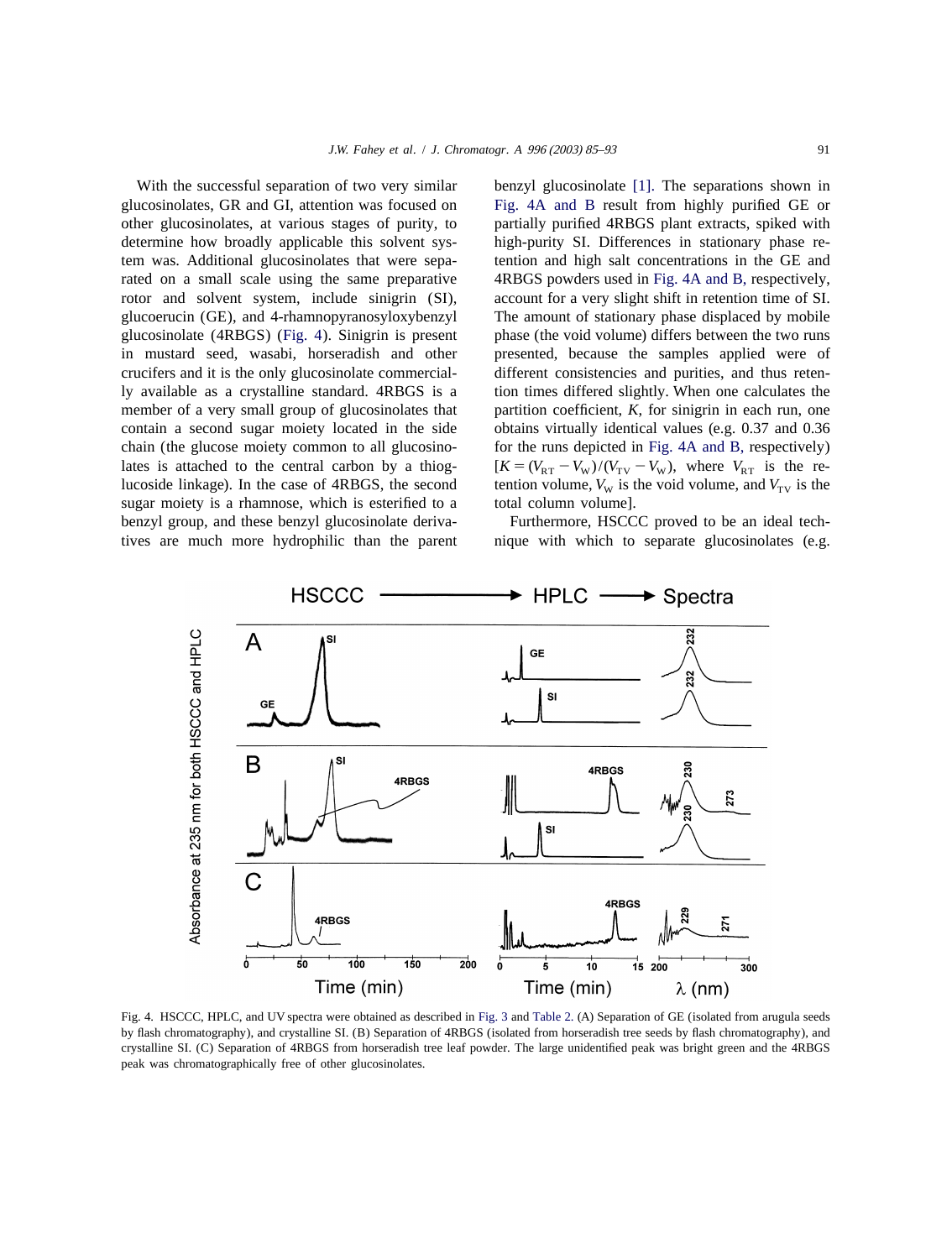<span id="page-7-0"></span>4RBGS) from the plant matrix, when a crude, for sensitive quantitative comparisons. Such quanaqueous plant homogenate was chromatographed titative comparison of glucosinolates has historically directly ([Fig. 4C](#page-6-0)). The elution time of 4RBGS was been based primarily upon the internal standards very similar to that presented in [Fig. 4B,](#page-6-0) but of benzyl glucosinolate [\[26\],](#page-8-0) or sinigrin [\[18,19\].](#page-8-0) greater interest is that fact that there was a tremen- Thorough knowledge of the spectral properties of dously efficient separation of the glucosinolate from these compounds is a prerequisite to accurate quanticontaminating co-extractives. The large peak eluting fication from HPLC chromatograms. We provide at ca. 50 min was highly colored (green) whereas the both chromatograms and UV spectra in [Figs. 3 and 4](#page-5-0) 4RBGS peak produced a single peak upon HPLC for each of the glucosinolate peaks of interest. and as such was ready for a final clean-up step. Of As more is learned about the importance of 8.9 mg 4RBGS applied to the column (in 500 mg of glucosinolates in protection against cancer and other leaf powder), recovery was about 90% in a peak chronic and degenerative diseases brought on by

in the literature based in part upon the widespread glucosinolates, and the techniques presented herein availability of this glucosinolate in pure form, and its provide an efficient and economical method of long time use in an enzymatic assay for myrosinase producing them. (the enzyme responsible for glucosinolate degra-dation in vivo) [\[15,23\].](#page-8-0) Values for  $\lambda_{\text{max}}$  and  $\varepsilon$ , and UV spectra for other glucosinolates are much less **Acknowledgements** widely available. Some of the early glucosinolate literature provides representative UV spectra, and<br>estimates of  $\varepsilon$  for other glucosinolates that are in the<br>range of 6800 M<sup>-1</sup> cm<sup>-1</sup> [23-25], but their UV<br>spectra are not available. UV spectra in water, for the<br>five The purine guideling discussion ([Fig. 2](#page-1-0)) and from the American Institute for Cancer Research<br>have presented in the preceding discussion (Fig. 2) (Washington, DC). We thank Professor Paul Talalay,<br>gave calculated molar ext 4RBGS, and GR, respectively. The  $\varepsilon_{237}$  of sinigrin was 7369, in our hands. For sinigrin,  $\lambda_{\text{max}} = 227 \text{ nm}$ , **References** and for the other four glucosinolates whose spectra were determined,  $\lambda_{\text{max}} = 225$  nm. 4RBGS has a<br>broad, minor peak in the range 260–280 nm, attribu-<br>ted to absorbance by the benzyl ring. (The  $\lambda_{\text{max}}$  [1] J.W. Fahey, A.T. Zalcmann, P. Talalay, Phytochemistry 56<br>[2] J presented in [Figs. 3 and 4](#page-5-0) were obtained from [3] J.W. Fahey, X. Haristoy, P.M. Dolan, T.W. Kensler, I. chromatographic peaks in HPLC mobile phase, and Scholtus, K.K. Stephenson, P. Talalay, A. Lozniewski, Proc. chromatographic peaks in HPLC mobile phase, and Scholtus, K.K. Stephenson, P. Talalay, A. Loznie phase inst discussed.) Natl. Acad. Sci. USA 99 (2002) 7610. are thus slightly different from those just discussed.) Natl. Acad. Sci. USA 99 (2002) 7610.<br>Knowledge of both s and  $\lambda$  are of considerable [4] P. Talalay, J.W. Fahey, J. Nutr. 131 (2001) 3027S. Knowledge of both  $\varepsilon$  and  $\lambda_{\text{max}}$  are of considerable<br>importance in quantifying glucosinolates following<br>importance in quantifying glucosinolates following<br>Talalay, Cancer Epidemiol. Biomark. Prevent. 10 (2001) their separation by HPLC or other chromatographic  $\frac{501}{501}$ . means. Most of these methods monitor a single [6] U. Wittstock, B.A. Halkier, Trends Plant Sci. 7 (2002) 263. wavelength, typically 235 nm, which is not the  $\lambda_{\text{max}}$  [7] S. Peterka, G.R. Fenwick, Fat Sci. Technol. 90 (1988) 61.<br>
for any of the glucosinolates, but rather, is a com-<br>
promise wavelength that avoids some of the int ence in the shorter wavelength region. The steepest [10] Y. Wei, T. Zhang, G. Xu, Y. Ito, J. Chromatogr. A 929 (2001) portion of the absorption spectrum is thus being used 169.

eluting between 62 and 75 min ([Fig.](#page-6-0) [4C,](#page-6-0) [Table 2](#page-5-0)). oxidative stress, more investigators are using these A  $\lambda_{\text{max}}$  of 227 nm, and a molar extinction coeffi-<br>cient ( $\varepsilon$ ) of 6780 M<sup>-1</sup> cm<sup>-1</sup> for SI is commonly used studies will require multi-gram quantities of

- 
- 
- 
- 
- 
- 
- 
- 
- 
-